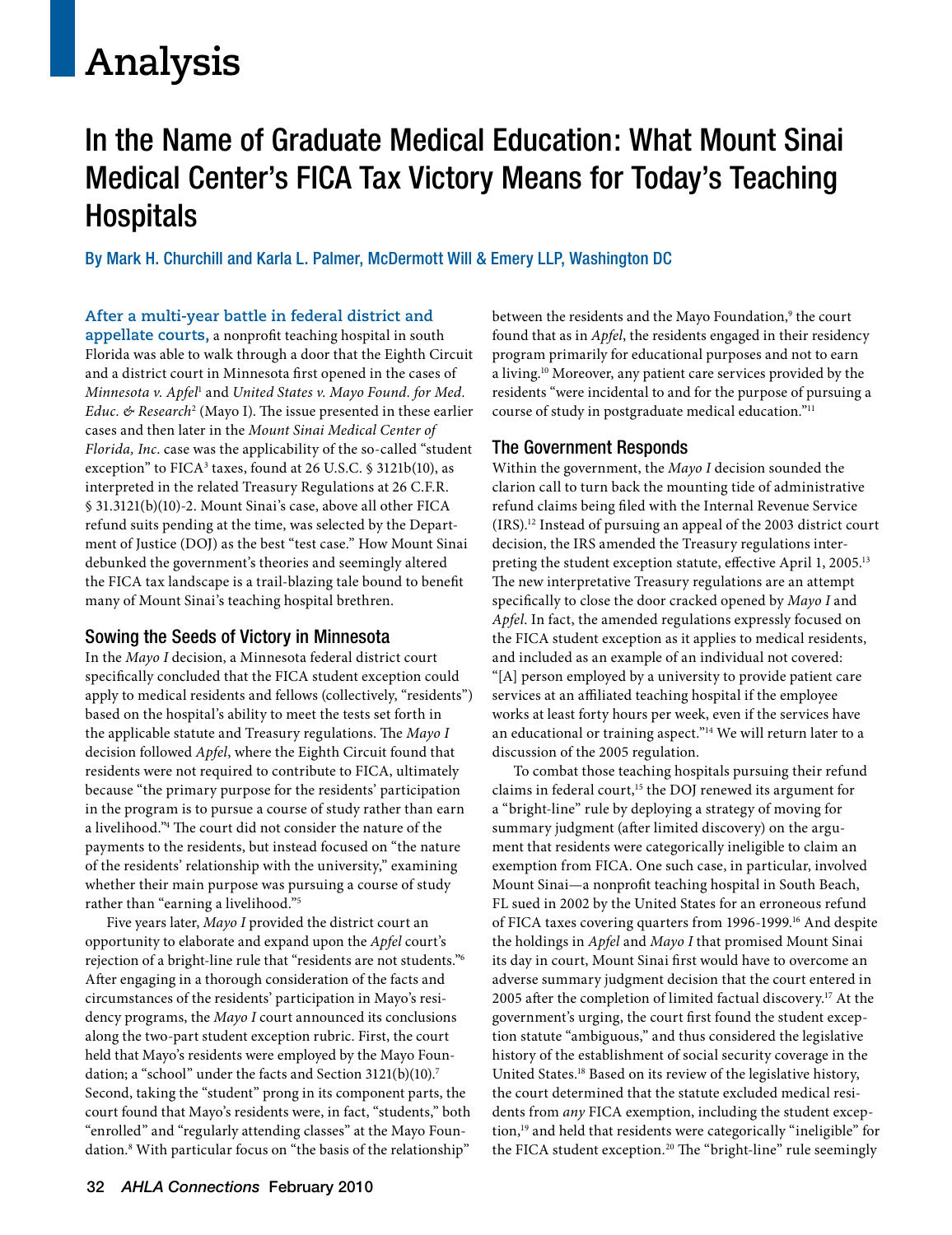had been achieved: Medical residents and fellows could never be exempt from FICA regardless of their relationship, roles, or duties with respect to the teaching hospital that employed them.21

After the adverse decision in Florida, other district courts presiding over refund cases for quarters covering the pre-2005 regulation followed suit. For example, in December 2006, district courts in Michigan and New York held that medical residents were similarly categorically precluded from the student exception to FICA.<sup>22</sup> Notwithstanding the setback in these district courts, three other district courts considering pre-2005 refund claims held otherwise, finding that residents were not categorically precluded from being subject to the FICA student exception, thus creating substantial confusion among the district and circuit courts concerning the status of medical residents for purpose of assessment and payment of FICA taxes on the stipends they earned.<sup>23</sup> The initial result in *Mount Sinai* was also a far cry from the courts in the Eighth Circuit that decided *Mayo* and *Apfel*, which held that the statute was unambiguous and not prone to interpretation via review of the legislative history. The *Apfel* and *Mayo* courts found a case-by-case analysis was necessary to determine whether the residents were exempt from FICA taxation, which requires considering the "facts and circumstances" of the particular residency program and the relationship of the employer.

The FICA issue was important to Mount Sinai, and ultimately should be of keen interest to any teaching hospital that houses a residency program. Among other reasons, payment of residents' FICA taxes is a significant cost to teaching hospitals, whose residency programs are hardly a break-even proposition.24 Mount Sinai's role in the education of its residents, however, had long been a part of its mission since its founding in 1940: To "provide quality health care enhanced through education, research teaching and volunteer services."25 However, the issue of FICA taxation of medical residents was, and is, of even greater significance to the United States. Since the *Apfel* decision in 1998, the IRS has been inundated with more than 7,000 claims for refunds of FICA taxes filed by teaching hospitals, seeking refunds of over \$1.135 billion in social security taxes that they paid on behalf of their residents.26

#### Mount Sinai Gets Its Long-Awaited Day in Court

Despite the Florida district court's admonition that resolution of each of these FICA cases by a review of the "facts and circumstances" on a "case-by-case" basis would be "unworkable,"27 the Eleventh Circuit heard the appeal of the adverse *Mount Sinai* decision. The Eleventh Circuit sided with the Eighth Circuit and reversed and remanded the case.<sup>28</sup> The Eleventh Circuit required the Florida district court to consider whether FICA applied to medical residents, using as a guide the applicable interpretative Treasury regulations at 26 C.F.R. § 31.3121(b)(10)-2.

On remand, the district court noted that the regulations require the application of a "case-by-case approach to determine whether particular services qualified for the student exception."29 Accordingly, the court undertook a rigorous analysis of the facts and circumstances unique to the residency program at Mount Sinai. Specifically, it applied a two-part test enunciated by the statute and interpreted by the governing regulations: Whether Mount Sinai qualified as a "school, college or university" (as that term is used in its "common or generally accepted sense"30), and whether Mount Sinai's residents qualified as "students" during the tax years 1996-1999.31 In order to engage effectively in such an analysis, the parties endured dozens of depositions of former medical residents and fellows from all residency programs offered by Mount Sinai, produced volumes of documents, and engaged in expert discovery concerning the purpose and role of residency programs in medical education for the tax years at issue—1996 through 1999. Both sides presented testimony and documentary evidence during an 11-day trial in early 2008. The trial included testimony from Mount Sinai's Director of Medical Education, its Chief Financial Officer, former residents drawn from each program offered during the 1996-1999 academic years, and attending physicians with responsibility for administering several of the residency programs at issue. It also included testimony from the nation's leading experts in graduate medical education, including David Leach, MD, former executive director of the Accreditation Council of Graduate Medical Education (ACGME),<sup>32</sup> Jordan Cohen, MD, former president of the Association of American Medical Colleges, and Molly Cooke, MD, a nationally known expert in medical education.

On July 28, 2008, the Honorable Alan S. Gold ruled that Mount Sinai's medical residents and fellows were indeed "students" enrolled and regularly attending classes at a "school college or university" and thus subject to FICA's "student" exception.33 In so ruling, the judge found of little matter whether the hospital was a "school" in the traditional sense (i.e., that it did not confer formal academic "degrees," uniformly call itself a "school," or was purportedly "profitable"34). After a detailed review of the "common or generally accepted meaning" of a school, the court determined that Mount Sinai is a "school" according to how that term is used "in its commonly or generally accepted sense."35 The court considered, among other things, the educational focus of Mount Sinai as stated in its mission, the fact that it maintained a separate Department of Education, and that it created individualized curricula for its residency programs. It also relied on testimony establishing the integral, critical nature of the educational component of patient care performed by residents.36

The court also noted that the purpose of medical residencies is to continue the education of medical school graduates so that they will become proficient, and indeed board certified, in their chosen medical specialty, finding specifically that a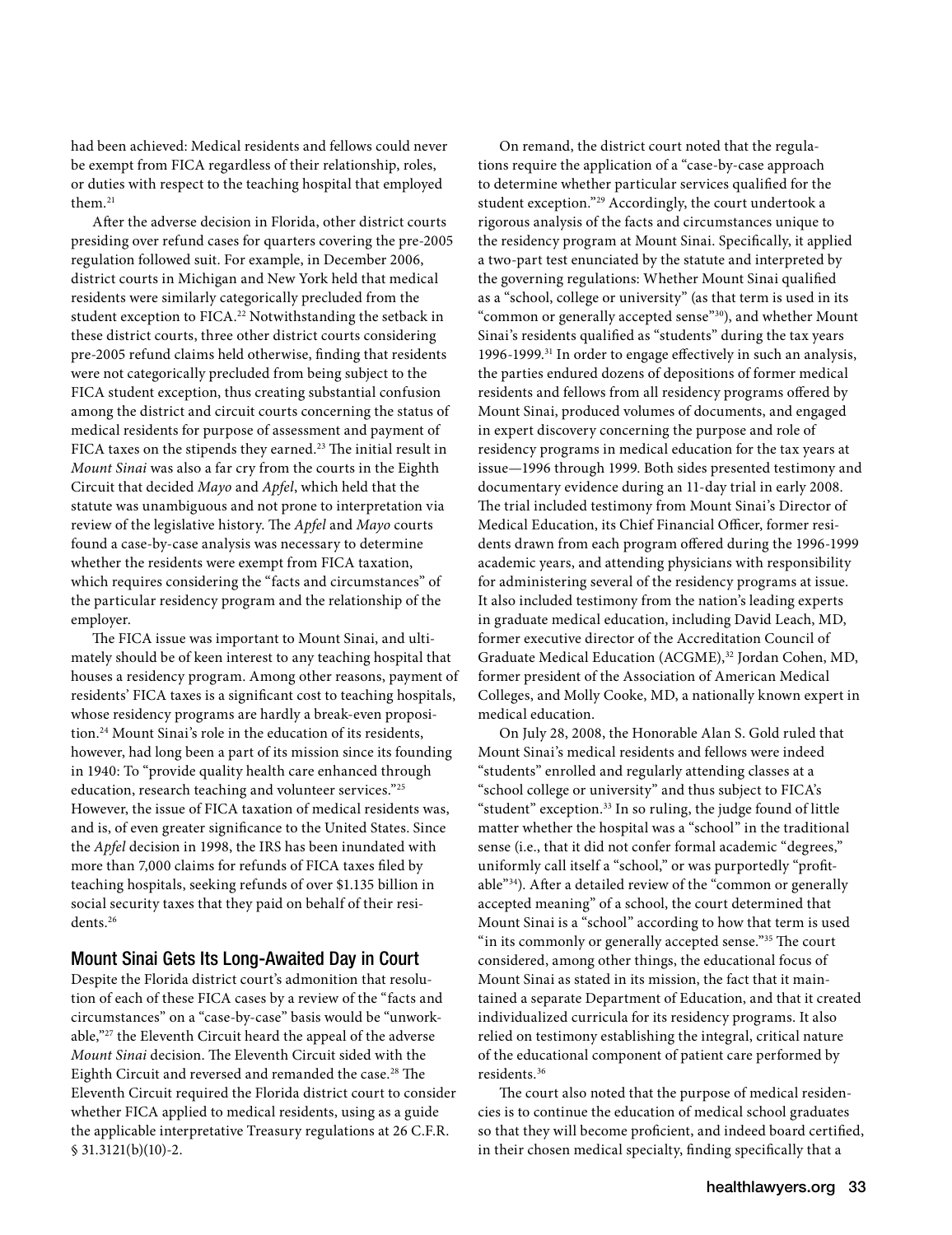## **Analysis**

residency program is an extension of the residents' medical education and the "ultimate objective of residency programs is to ensure that residents will acquire the knowledge bases and the experience to manage the common problems in their specialty and function independently" as board certified practitioners in their chosen specialty.37 With the advent of more specialized medicine, it is "generally accepted that physicians are not deemed fully trained to independently practice medicine in a specialty or subspecialty without completing a residency program."38 The court found, moreover, that "satisfactory completion of a residency program also is mandatory for physicians to become eligible for 'board certification' and to become credentialed (i.e., receive privileges) at the vast majority of hospitals" in the United States.<sup>39</sup> The court recognized that a progressive system of training in a subspecialty similarly requires additional training as a fellow in that particular subspecialty in order to obtain board certification; a residency program is more than simply on the job training.<sup>40</sup> Finding that patient care and meaningful, progressive patient responsibility was an "*essential*" component of the education of residents, the court agreed with Mount Sinai's experts and fact witnesses that the "teaching that occurs at the patient bedside in the clinical environment, is the 'key learning environment for residents.'"41 After a review of the role of the ACGME in credentialing the educational components of residency programs at Mount Sinai and elsewhere, the court also understood that Mount Sinai's educational objectives for its residents were not compromised by "excessive reliance on residents to fulfill institutional service obligations."42

The court next determined that Mount Sinai's residents established the "student" portion of the two-part student exception inquiry—more specifically, Mount Sinai's medical residents were "students enrolled and regularly attending classes at a school, college or university. . . ."43 Relying on guidance from the underlying Treasury regulations, the court considered whether: (1) Mount Sinai's residents were enrolled and regularly attending classes; (2) whether the "resident's relationship with Mount Sinai was primarily for educational purposes or primarily to earn a living"; and (3) whether the "services performed by residents were 'incident to and for the purpose of pursuing a course of study.'"44 With respect to the first factor, the court found persuasive, among other things, the fact that Mount Sinai's residents engaged in an application and enrollment process that "closely resembled" traditional admissions at a school, college, or university.45 It similarly found persuasive Mount Sinai's evidence that its residents attended classes and were evaluated in the traditional sense, pursuant to a mandatory set of requirements, noting evidence that demonstrated the imperative that residents learn, and indeed the most critical learning occurs, in non-traditional classrooms—where the patients are located—in the operating room or at the patient's bedside.46

With respect to factor two—whether the residents' focus was primarily "educational"—the court noted that, "what

residents earn can hardly be called a livelihood."47 The court placed significant weight on the testimony of Mount Sinai's experts, all of whom explained the rigid nature of residency program curricula, the necessity of completing residencies before sitting for board examinations, and the testimony of the residents themselves that their residency at Mount Sinai was indeed "educational."48

Finally, addressing the third inquiry, the court found that the greater weight of the evidence plainly demonstrated that the residents' services were "incident to and for the purpose of performing a course of study."49

Thus, after a detailed analysis of Mount Sinai's residency program following a lengthy bench trial, the district court ruled that Mount Sinai is a "school, college or university," medical residents at Mount Sinai between 1996 and 1999 were "employed" by Mount Sinai, and its residents were "students," "enrolled in and regularly attending classes" at Mount Sinai within the meaning of 26 U.S.C. § 3121(b)(10). The court entered judgment for Mount Sinai and ordered the United States to refund Mount Sinai its employer- and employeeportion FICA taxes, plus statutory interest.<sup>50</sup> The United States did not appeal the district court's ruling in favor of Mount Sinai and its residents.

#### The Legacy of Mount Sinai's FICA Victory and the Next Litigation Frontier

After the *Mount Sinai III* decision in mid-2008, three additional circuits followed suit, holding (in cases arising under the pre-2005 regulations) that the FICA student exception is unambiguous, and thus services of medical residents qualify for the exemption.<sup>51</sup> The thoughtful, well-reasoned opinion in *Mount Sinai III* has proven to be a fork in the road for the government. Teaching hospitals with pending refund claims covering pre-2005 regulation quarters can pursue a recovery in federal court, knowing they have a rigorous guiding framework for the application of a "facts and circumstances" analysis of the student exception. The United States, in turn, faces the daunting task of undercutting the *Mount Sinai III* analysis and decision. To date, it appears to be a fight better left unfought. Mount Sinai's bench trial victory remains the only post *Mayo I* case to go to trial. Moreover, the United States has proven amenable to settling refund cases brought in federal court. Several federal court dockets indicate completed or active settlement negotiations between the DOJ and a teaching hospital over FICA refund monies.<sup>52</sup> There seems to be little doubt that the United States has lost its appetite to fight these refund claims to a conclusion—an impressive legacy for a moderately sized nonprofit teaching hospital from South Beach, FL to claim.

Having won the battle for taxable quarters prior to the second quarter of 2005, what courts giveth, the IRS taketh away in the realm of exceptions to exemptions to FICA taxes. As mentioned above, instead of appealing the earlier *Mayo I* decision that provided the initial, and comprehensive, frame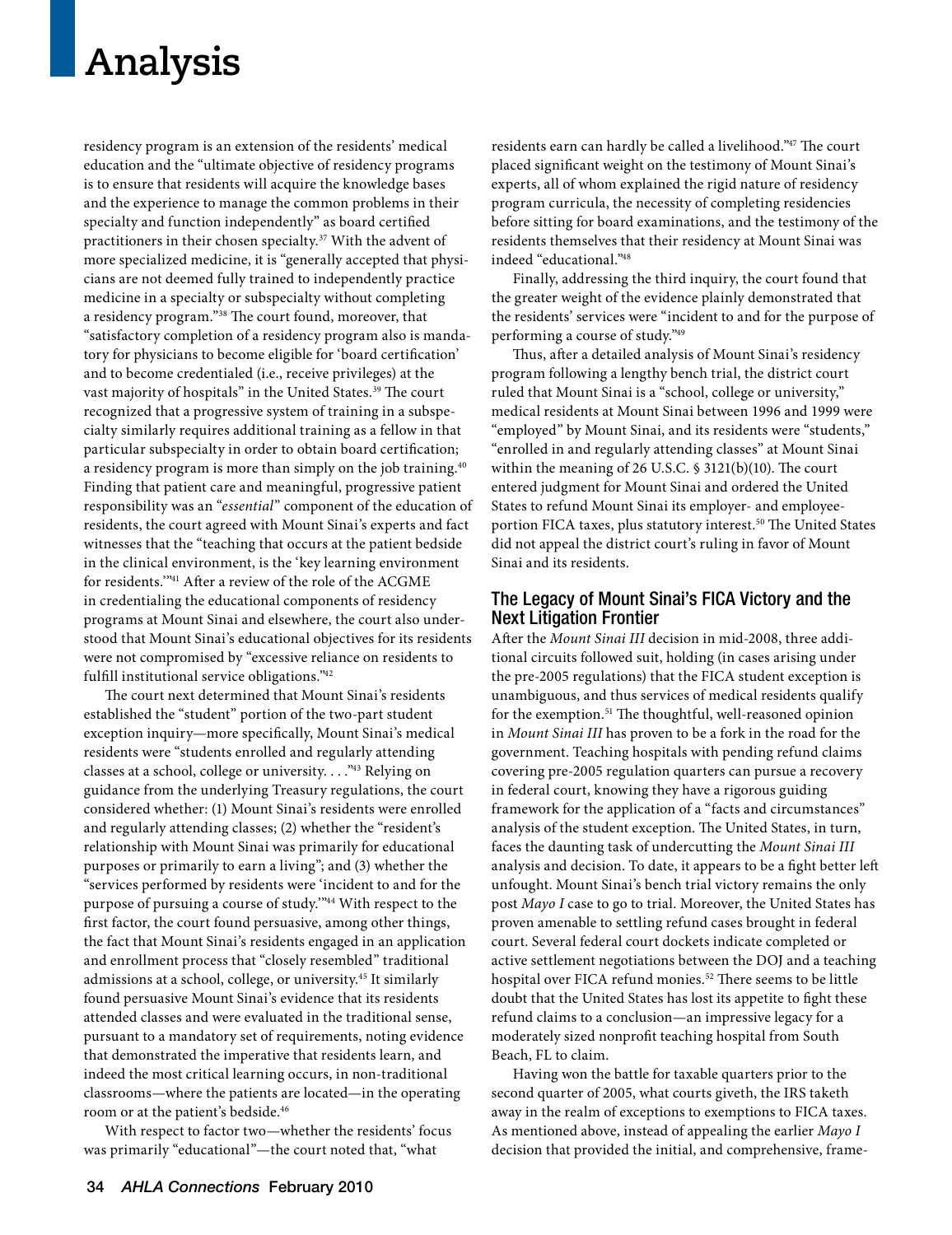work for the analysis undertaken by the *Mount Sinai* court for the 1996-1999 tax years, the IRS published an amended interpretative Treasury regulation in 2005 to address specifically the maelstrom of refund claims that were filed as a result of the *Apfel* and *Mayo I* decisions. That interpretative regulation, Section 31.3121(b)(10)–2, was meant to serve as the death knell to FICA refund claims by teaching hospitals and their resident employees. The amended regulation specifically added the following hurdle to proving "student" status:

[S]ervices of a full-time employee are not incident to and for the purpose of pursuing a course of study. The determination of whether an employee is a fulltime employee is based on the employer's standards and practices, except regardless of the employer's classification of the employee, *an employee whose normal work schedule is 40 hours of more per week is considered a full-time employee*. . . .53

Furthermore, this determination is not affected by the fact that "the services performed by the individual may have an educational, instructional, or training aspect."54 The amended regulations also added a "primary function test" to the definition of a "school, college, or university,"55 even though the *Mayo I* court rejected the government's argument that the "primary purpose" of an organization determines whether the organization is a "school, college, or university" for purposes of the student-FICA exception.56

Thus, teaching hospitals are faced with the next litigation frontier. Whereas the United States appears to have accepted that settlement of pre-2005 regulation quarters is an acceptable and calculable cost of doing business in this field of tax litigation, it has most certainly dug in its heels on the 2005 Treasury regulation. DOJ will not settle a refund case in the face of a binding Treasury regulation directly on point. However, as 2009 came to a close, the landscape can only be described as unsettled. Already, a once promising victory invalidating the 2005 regulation has been reversed. This time, the Mayo Foundation's victory would not be upheld by the Eighth Circuit. After prevailing at the district court level in Minnesota, convincing the court that the full-time employee exception and the primary function test in the amended regulations were invalid,57 the appeals court reversed and upheld the amended regulations.58

Still, for those teaching hospitals that continue to file refund claims in spite of the amended regulation,<sup>59</sup> the merits of the amendment appear ripe for challenge. Despite the recent 2009 Eighth Circuit decision in *Mayo III*, other teaching hospitals have taken up the challenge and are seeking to invalidate the regulation. The bases on which a successful claim can be brought are a debate for another day. What is beyond debate is the need for the next teaching hospital to prevail. Who will be the next Mount Sinai and uphold the educational mission of America's teaching hospitals?

Within the government, the *Mayo I* decision sounded the clarion call to turn back the mounting tide of administrative refund claims being filed with the Internal Revenue Service.

Mark Churchill ([mchurchill@mwe.com](mailto:mchurchill@mwe.com)) is a partner in McDermott Will & Emery's Trial Department. Mark's diverse litigation practice includes multiple general commercial litigation matters, in addition to several FICA tax refund matters now pending in federal court for the Firm's teaching hospital clients. Mark also provides counsel concerning appropriate and workable strategies for the handling of FICA refund claims. He recently served as co-lead trial counsel for Mount Sinai Medical Center of Florida, Inc. in its victorious defense in the United States' erroneous FICA tax refund suit.

Karla Palmer ([kpalmer@mwe.com\)](mailto:kpalmer@mwe.com) is a partner in McDermott Will & Emery's Trial Department and currently serves as partner-in-charge of the D.C. Trial Department. Her practice focuses on all aspects of commercial litigation and arbitrations, including the representation of teaching hospital clients. Karla also provides counsel concerning appropriate and workable strategies for the handling of FICA refund claims. She recently served as co-lead trial counsel for Mount Sinai Medical Center of Florida, Inc. in its victorious defense in the United States' erroneous FICA tax refund suit.

#### Endnotes

1 151 F.3d 742 (8th Cir. 1998). *Minnesota v. Apfel* (decided under the Social Security Act's general student exclusion, 42 U.S.C. § 410(a)(10)—identical in text to the FICA "student exception" codified at § 3121(b)(10) of the Internal Revenue Code) presented a challenge brought against the Minnesota's social security commissioner by the state university's medical residency program, which university was the employer of the residents. It sought a redetermination of an assessment of liability for unpaid social security contributions attributable to stipends paid the university's medical residents. The case represented the first time that a court held that whether residents were exempt from FICA required a "case-by-case" determination that is not subject to any "bright line" test. *Id*. at 748.

<sup>2</sup> 282 F. Supp. 2d 997, 1010-19 (D. Minn. 2003).

<sup>3</sup> FICA stands for the "Federal Insurance Contributions Act." FICA taxes are used to support the social security system—the avowed purpose being the funding of the social security trust fund in order to support Medicare, and "old age, survivor and disability insurance." *United States v. Mount Sinai Med. Ctr. of Fla., Inc.*, Civ. No. 02-22715, 2008 U.S. Dist. LEXIS 57808, \*8 (S.D. Fla. July 28, 2008) (*Mount Sinai III*). FICA taxes are imposed on both employers and employees based on wages paid to those employees. *See* 26 U.S.C. §§ 3101, 3111. Wages are deemed remuneration for employment. 26 U.S.C. § 3121(a). However, numerous relationships are exempted